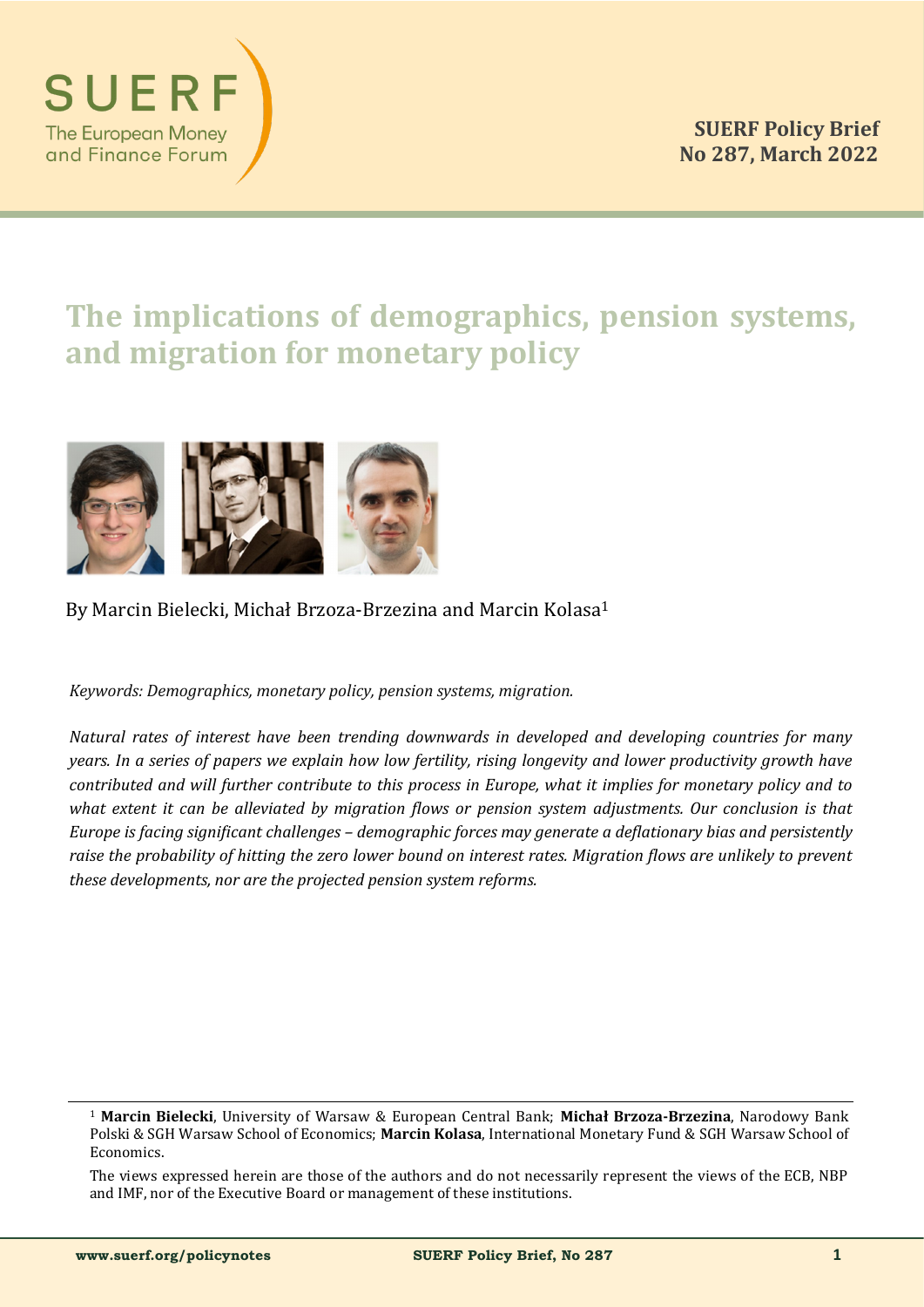Many countries, advanced and emerging markets alike, are experiencing a process called secular stagnation: populations are aging, and productivity growth is declining. These processes will have consequences for various aspects of economic activity. To mention just a few, they are likely to negatively impact the growth rate of GDP per person (Cooley and Henriksen, 2018), worsen the sustainability of pension systems (Boulhol and Geppert, 2018), and increase the share of GDP being spent on healthcare and related services (Breyer, Felder and Costa-Font, 2010). In a recent series of papers (Bielecki, Brzoza-Brzezina and Kolasa 2020, 2021, 2022), we show that these secular forces have already started to and will continue to affect monetary policy in Europe.

## **Relatively fast aging in Europe…**

As evidenced by Figure 1, the euro area (EA) was experiencing a sharp decline in the fertility rate from 1970 to the mid-2000s, which then stabilized at sub-replacement levels and is projected to remain persistently low. The outcome is a continuing drop in the number of people entering the working-age period of life. Moreover, until the COVID-19 pandemic hit, the mortality rates in the EA were consistently falling and the currently born individuals are expected to face a life span that is longer by over 10 years compared to people born five decades ago. These two forces reinforce each other in leading to a rapid increase in the old-age dependency ratio.





Source: Bielecki, Brzoza-Brzezina and Kolasa (2020).

Similar processes can be observed in other developed economies, with two important differences. First, in the aggregate of non-EA G7 economies, the fertility rate stopped declining already before 1980 and stabilized at higher levels than in Europe. Second, the life expectancy in this group of countries has been increasing at a slower pace since about 1990. The demographic processes described above affect the old-age dependency ratio with a delay, but eventually lead to significantly faster aging in the EA compared to other developed economies.

## **… Leading to a strong decline in the natural rate of interest**

From a monetary policy perspective, these secular trends matter mainly because of their impact on key variables that are taken into account by central banks, including the natural rate of interest (NRI), on which we focus our attention in this policy brief. Using an open economy model with overlapping generations of households, we show that demographic factors are the key drivers of the secular decline in the EA NRI, observed since mid-1985 and projected to continue until about 2030. As shown in Figure 2, the estimated cumulative drop in this important variable is about 2 percentage points, and approximately two-thirds of it can be attributed to European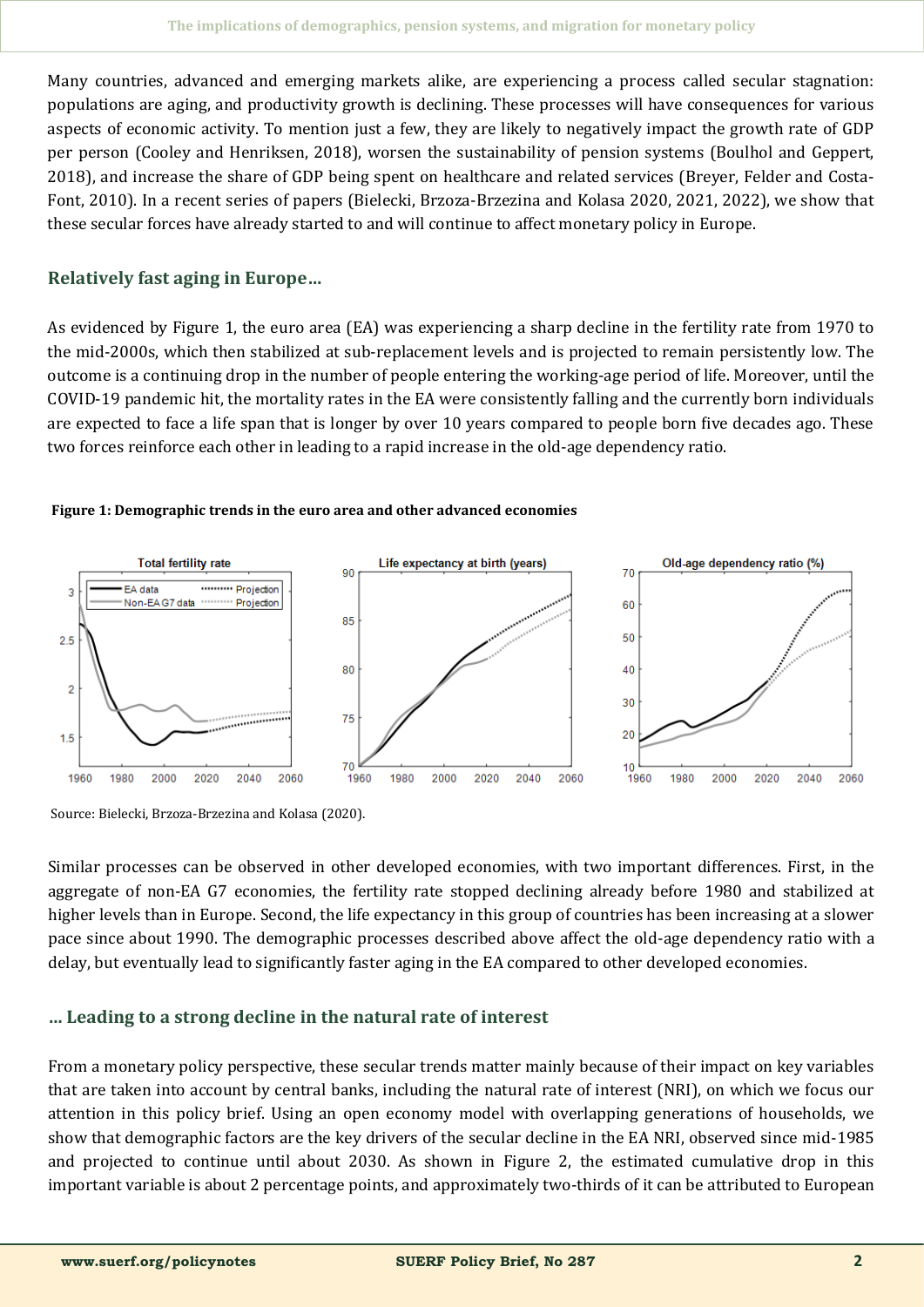demographics. Of the two demographic factors, mortality is the more important one. Fertility also plays a significant role, but only since about 2000, and its contribution is even slightly positive in the 1990s because of the echo effect of the post-war baby boom.





Source: Bielecki, Brzoza-Brzezina and Kolasa (2020).

Global factors, which combine demographic trends in other developed economies as well as productivity growth at the world technological frontier had a neutral effect till about 2000, after which they started to pull the EA natural rate strongly down, reflecting secular stagnation forces described in detail e.g. by Rachel and Summers (2019) or Gagnon, Johannsen and Lopez-Salido (2021). Importantly, due to worse demographic conditions described above, the projected recovery in the EA NRI is postponed by about a decade relative to the rest of the world.

## **Beware of the ZLB…**

The NRI is a key object from the point of view of monetary policy. If the central bank is able to adjust its policy rate such that the actual real interest rate perfectly tracks the NRI, then (absent cost-push shocks) output should be close to its potential level and inflation close to the central bank's inflation target. For a given target, the level of the NRI determines the average distance of the nominal interest rate from the zero lower bound (ZLB). Hence, the demographic transition poses a challenge for monetary policy as, by lowering interest rates, it raises the probability of the constraint to become binding. This possibility has been discussed in the theoretical literature (Eggertsson, Mehrotra and Robbins, 2019), and here we offer a quantitative assessment of the role of demographic forces from the European perspective.

According to our estimates, the chance of hitting the ZLB constraint in the euro area, averaged over the business cycle, was only below 0.5% in 1980. However, demographic developments lifted this probability to almost 3% by 2015, and are projected to further increase it to around 4% by 2030 (see the left panel, solid line in Figure 3). This process looks even more dramatic if one compares the probabilities for longer periods. We estimate the chance of hitting the ZLB for at least one year during the 1980s decade at approximately 4%, and expect it to increase due to demographic changes to over 30% in the 2020s.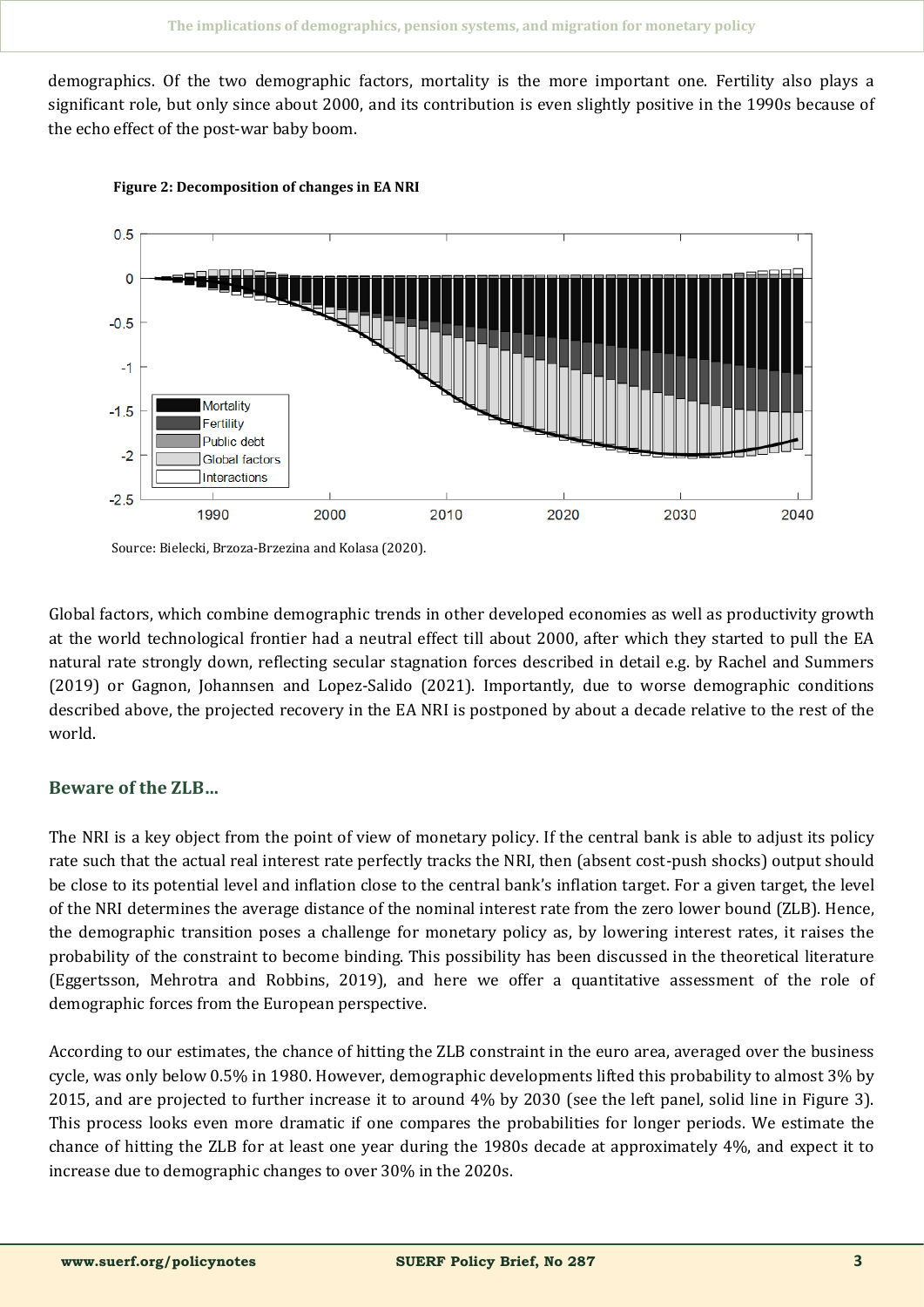



Source: Bielecki, Brzoza-Brzezina and Kolasa (2022).

#### **… And the deflationary bias**

Importantly, these estimates assume that the central bank observes the evolution of the NRI in real time. However, the NRI is a latent variable and is usually inferred from the past data with a lag. When we take into account that the central bank may learn only gradually about changes in the NRI, our model implies that such imperfect knowledge creates a sizable deflationary bias. If the NRI exhibits a secular downward trend while the central bank estimates it only from the past data, it will systematically overestimate its level. As a result, the monetary policy stance will tend to be too restrictive, and inflation may run up to 0.35 percentage points below the target (see the right panel, dashed line in Figure 3). Since lower inflation results in lower nominal interest rates, the deflationary bias resulting from ignoring demographic trends implies an even higher probability of monetary policy being constrained by the ZLB (Fig. 3, left panel). In this case the probability of hitting the ZLB rises to 6.5% in 2030, and the chance of monetary policy being constrained for at least one year in the 2020s is around 45%.

## **Changes in pension systems will matter…**

While increasing longevity is a significant factor responsible for the decline in the NRI, it also creates significant fiscal pressures on the retirement system. These pressures can be alleviated via a combination of three adjustments: higher taxes, higher retirement age, or lower replacement rate (ratio of pensions to wages). In the simulations presented above we kept the retirement age and the replacement rate constant, allowing only labor taxes to adjust. We now discuss the model implications of assuming an alternative type of adjustment, using the projections of the European Commission's Ageing Working Group (AWG) in their 2018 Ageing Report, which assume some increase in the retirement age and a gradual decrease in the replacement rate.

As Figure 4 (a) reveals, the AWG projection implies a less dramatic fall in the NRI, but also its stabilization at a lower level. An interesting observation is that, while both reforms alleviate fiscal pressures and help avoid an increase in taxes, their implications for the NRI are very different. The higher retirement age reduces the need to accumulate old age savings, pushing the level of NRI up. By contrast, a lower replacement rate increases incentives for saving, hence leading to an even deeper drop in the NRI.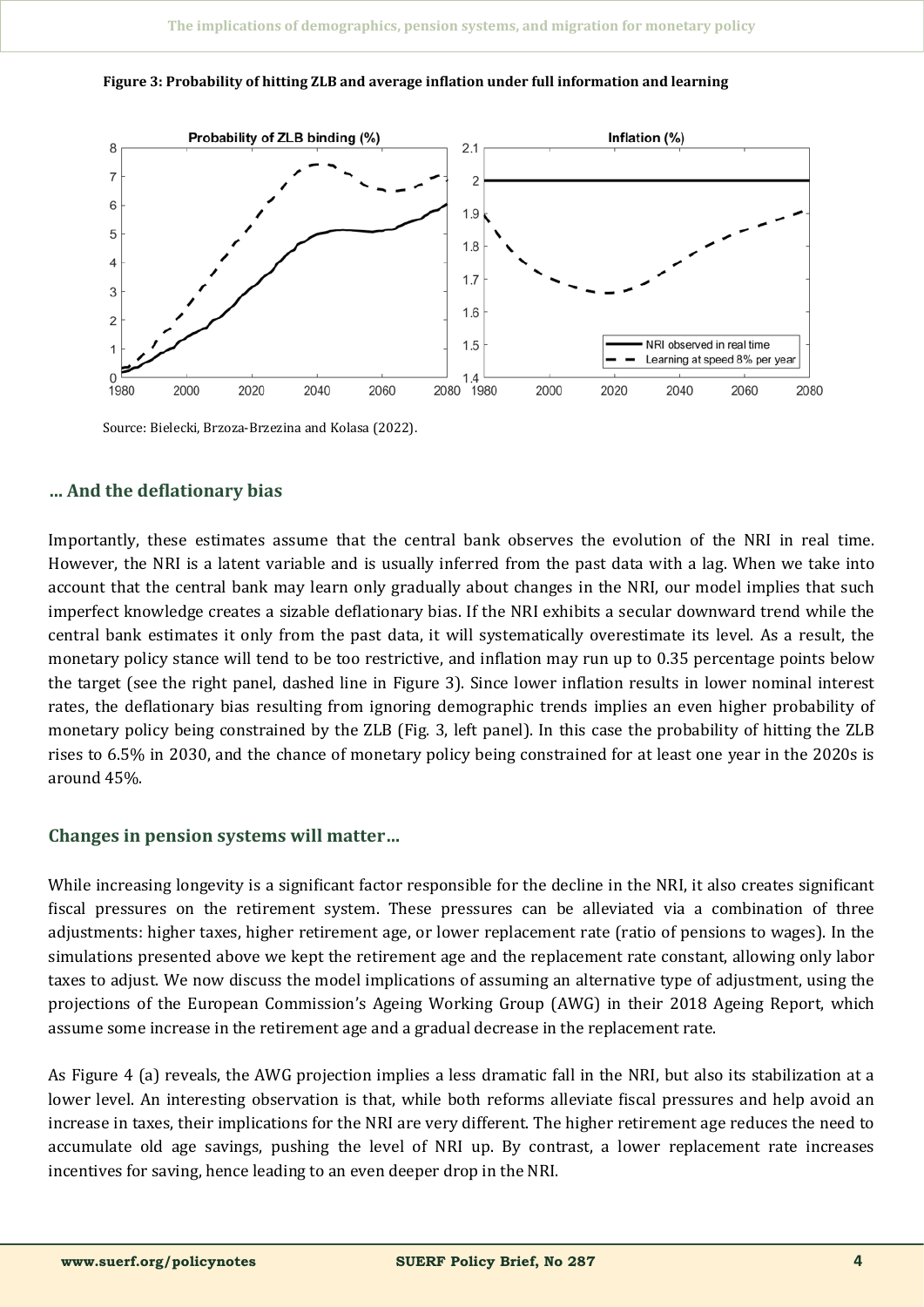The key insight of this exercise is that the evolution of the NRI in the euro area will depend on the implementation details of future pension reforms. Quite paradoxically, the more the fiscal authorities will attempt to preserve the long-run sustainability of the pension system by moving towards a defined contribution design (effectively decreasing the replacement rate), the more downward pressure on the NRI it will create, constraining the monetary authority in its ability to avoid the ZLB.

#### **Figure 4: Impact of pension system reforms and immigration**



Source: Bielecki, Brzoza-Brzezina and Kolasa (2022).

## **… But migration is unlikely to give more breathing space soon**

Another solution that can improve the sustainability of pension systems is to allow for a steady net inflow of productive immigrants, who are on average younger than the domestic population. Can the downward NRI trend, and hence its impact on monetary policy, be mitigated by allowing for increased migration? Based on the AWG pension system variant discussed above, we construct two alternative scenarios with increased migration flows: zero migration and high migration, based on the EUROPOP 2018 projections. Each of these scenarios is then split regarding the choice of pension system closure: immigration either allows to levy lower taxes (tax) or to limit the reduction in the replacement rates (rep).

As can be seen in Figure 4 (b), migration can have some impact on the NRI, with higher migration pushing this important variable up. However, the effects of changes in migration flows today are highly delayed. This is because migrants typically arrive with low amounts of assets and it takes years before they accumulate them in quantity sufficient to have a visible impact on the NRI.

## **Conclusions**

All in all, due to secular stagnation forces and their impact on the increased ZLB probability, monetary authorities in Europe are at risk to remain significantly constrained in their ability to use conventional monetary policy to help the economy quickly recover from recessions. Pension system reforms aimed at reducing the replacement rate, while much needed to preserve fiscal sustainability, will make the ZLB problem even more challenging,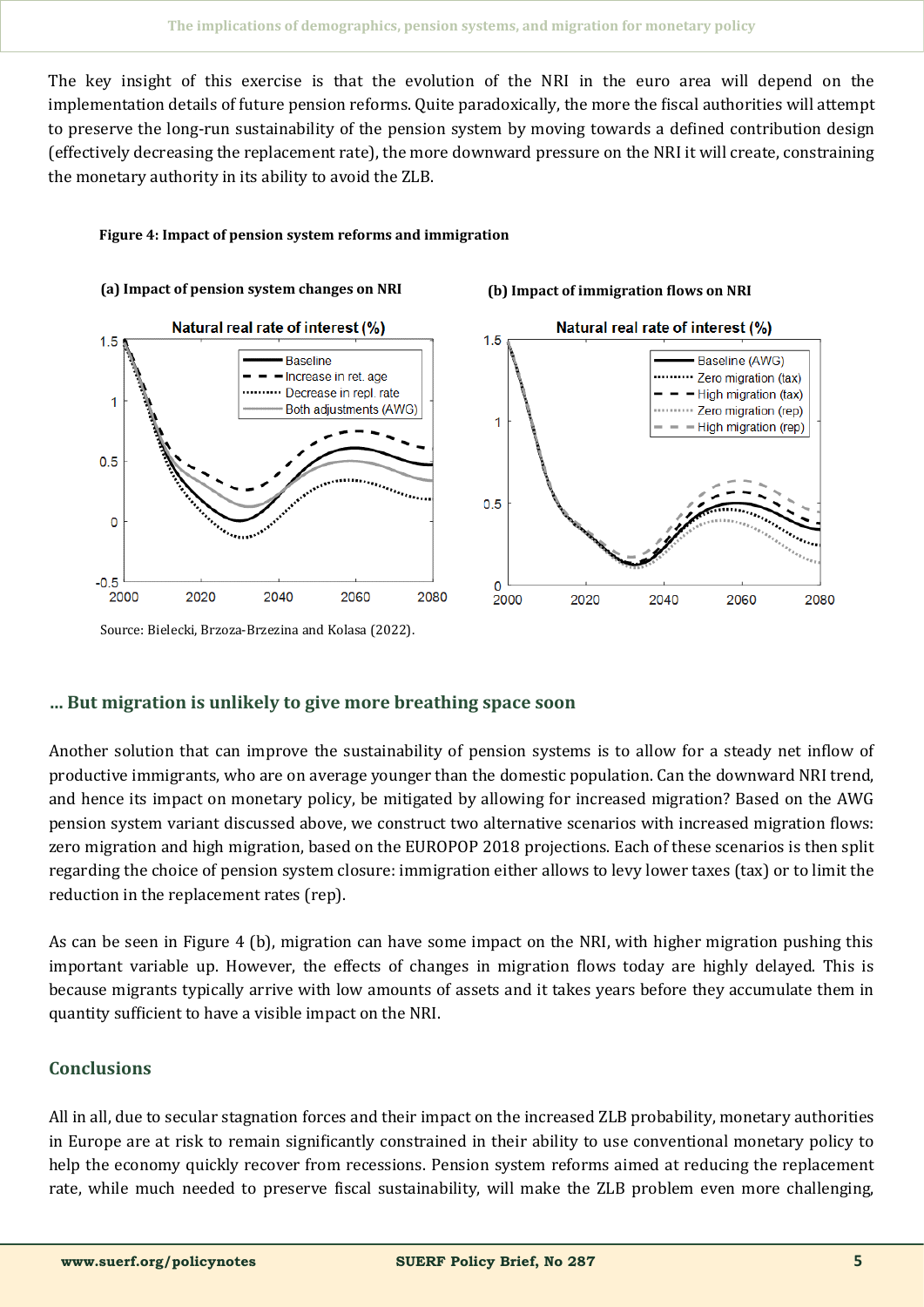unless they also lead to a significant increase in the effective retirement age. Allowing more immigration can somewhat alleviate the downward pressure on the NRI, but the size of this compensating impact is not large for reasonable magnitude of population inflows. Our analysis shows that it is very important to incorporate these powerful trends in monetary policy decisions, even though they move at glacial speed. Failing to do so can result in a deflationary bias, making the ZLB constraint even more problematic. ∎

#### **References**

Bielecki, M., Brzoza-Brzezina, M., and Kolasa, M. (2020). Demographics and the natural interest rate in the euro area. *European Economic Review*, 129(C).

Bielecki, M., Brzoza-Brzezina, M., and Kolasa, M. (2021). Aging, migration and monetary policy in Poland. *NBP Working Papers* 341, Narodowy Bank Polski.

Bielecki, M., Brzoza-Brzezina, M., and Kolasa, M. (2022). Demographics, monetary policy, and the zero lower bound. *Journal of Money, Credit and Banking*, forthcoming.

Boulhol, H., and Geppert, C. (2018). [Population ageing: Pension policies alone will not prevent the decline in the](https://voxeu.org/article/effect-population-ageing-pensions)  [relative size of the labour force,](https://voxeu.org/article/effect-population-ageing-pensions) VoxEu.org.

Breyer, F., Costa-Font, J., and Felder, S. (2010). Ageing, health, and health care. *Oxford Review of Economic Policy*, 26(4): 674-690.

Cooley, T., and Henriksen, E. (2018). The demographic deficit. *Journal of Monetary Economics*, 93(C): 45-62.

Eggertsson, G., Mehrotra, N., and Robbins, J. (2019). A Model of Secular Stagnation: Theory and Quantitative Evaluation. *American Economic Journal: Macroeconomics*, 11(1): 1-48.

Gagnon, E., Johansen, B.K., and Lopez-Salido, D. (2021). Understanding the New Normal: The Role of Demographics. *IMF Economic Review*, 69: 357-390.

Rachel, L., and Summers, L. (2019). On Secular Stagnation in the Industrialized World. *Brookings Papers on Economic Activity*, 50(1): 1-76.

## **About the authors**

*Marcin Bielecki is an Economist in Forecasting and Policy Modelling Division at the European Central Bank and an Assistant Professor at the University of Warsaw. Previously he was working at the Narodowy Bank Polski. His research interests are Macroeconomics, Monetary Economics and Heterogeneous Agents Macroeconomics.*

*Michał Brzoza-Brzezina is Professor at SGH Warsaw School of Economics and Economic Advisor at Narodowy Bank Polski (National Bank of Poland). His research interests include monetary economics and business cycle theory. He has previously worked at the European Central Bank and Austrian National Bank. His research papers were published in the Journal of the European Economic Association, Journal of Money Credit and Banking, Journal of International Money and Finance, Journal of Monetary Economics and European Economic Review among others.*

*Marcin Kolasa is Senior Financial Sector Expert at International Monetary Fund and Associate Professor at SGH Warsaw School of Economics. Previously he was holding the positions of Head of Research and Economic Advisor at Narodowy Bank Polski, worked as Expert at European Central Bank and was Visiting Scholar at Columbia University. He is Co-Editor of Central European Journal of Economic Modelling and Econometrics (CEJEME). His research interests are Macroeconomics, Monetary Economics, International Economics and Financial Intermediation.*